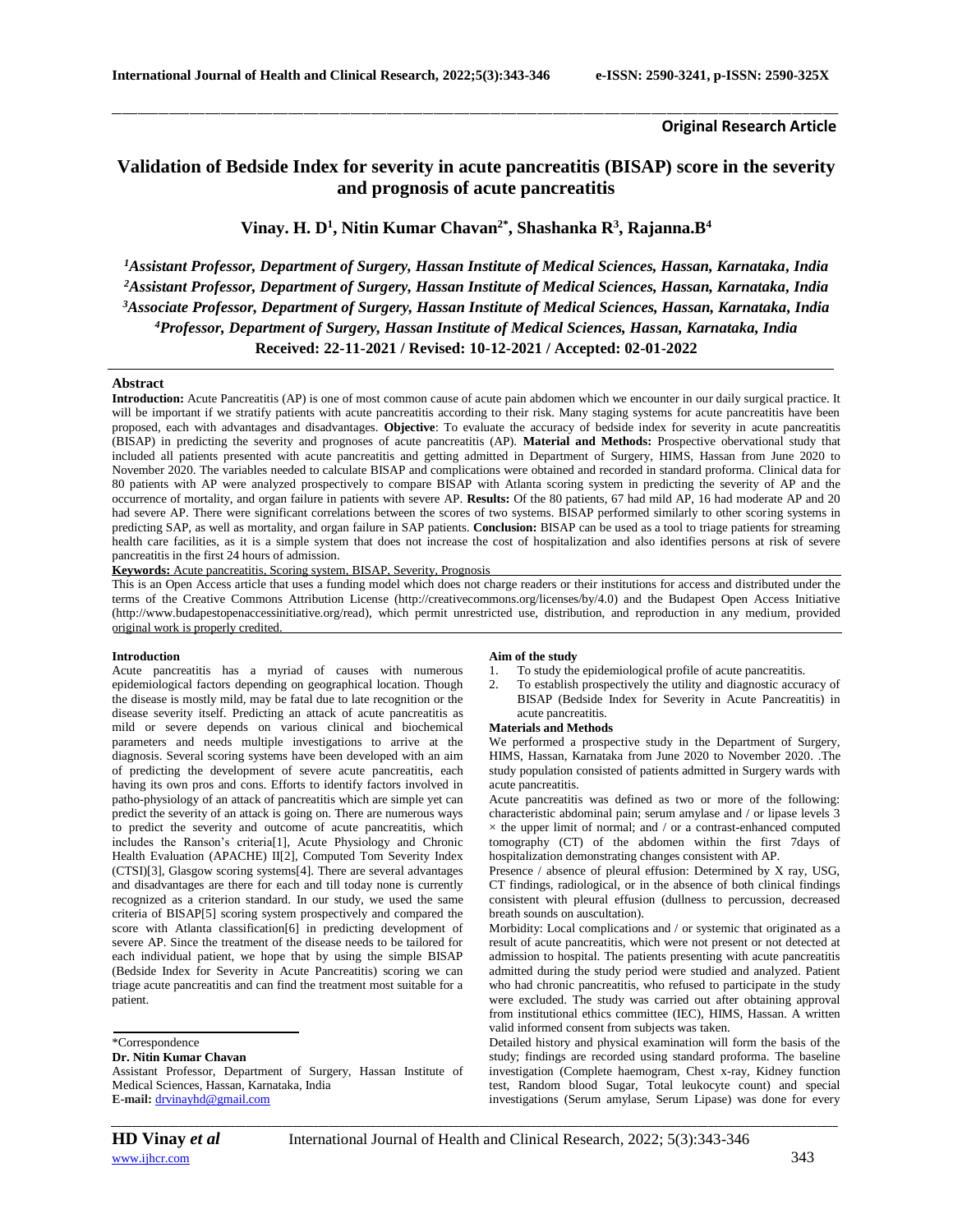case. Ultrasonography of abdomen was performed on admission in all the patients. CT-scan of Abdomen was done during the hospital stay in selective cases that developed severe pancreatitis.

BISAP score had parameters of Blood Urea Nitrogen (>25 gm/dl), Impaired mental status, Systemic Inflammatory Response Syndrome, Age >65 years, Pleural effusion. Each was assigned one point and minimum score being 0 and maximum 5. BISAP cut-off of  $>3$  was taken to stratify the AP.

Patients are divided into mild, moderate and severe acute pancreatitis and compared with BISAP score. Ultimate outcome of the disease i.e. recovered, expired was noted. Based on clinical parameters and BISAP scores, we tried to find out some prognostic indicators for the disease. All the data thus collected was systematically analysed and statistic significance calculated by using SPSS software 16.0. Student t test, Mann-Whitney test, Pearson Chi square test, mean were calculated. P <0.05 was considered statistically significant.

#### **Results**

Patients presenting with features of acute pancreatitis namely, pain upper abdomen with elevated Serum Amylase and Serum Lipase levels and abnormal imaging findings were studied, out of which 80 patients satisfied the inclusion criteria were included in the study. Among the patients studied, 52(65%) cases had mild, 12(15%) cases had moderate and 16 (20%) had severe acute pancreatitis. The severity assessment was done using the definition from modified Atlanta classification.

Majority of the patients belonged to the age group of 21-30 years with 26 of 80 patients (32.5%), followed by 31-40 years 19 patients (23.75%). Only 8 cases (10%) were more than 60 years of age. Mean age of the patients with mild AP was 36.03 yrs while it was 40.39 years for those with moderate and severe AP. But the overall mean age of the patients was 38.60 years. The range of the patient's age was between 15-81 years with a standard deviation of 12.09 years. On application of standard T test and Independent Samples test for the age distribution of mild AP as one group and moderate and severe AP as another, no statistical significance of age distribution was found between two groups (p - 0.144). In other words, age could not predict severity of the disease.

\_\_\_\_\_\_\_\_\_\_\_\_\_\_\_\_\_\_\_\_\_\_\_\_\_\_\_\_\_\_\_\_\_\_\_\_\_\_\_\_\_\_\_\_\_\_\_\_\_\_\_\_\_\_\_\_\_\_\_\_\_\_\_\_\_\_\_\_\_\_\_\_\_\_\_\_\_\_\_\_\_\_\_\_\_\_\_\_\_\_\_\_\_\_\_\_\_\_\_\_\_\_\_\_\_\_\_\_\_\_\_\_\_\_\_\_\_\_\_\_\_\_\_\_\_\_\_\_\_\_\_\_\_\_\_\_\_\_\_\_ Among 80 patients 64 (80%) were male and 16 (20%) were female, 14 of 16 patients who developed acute severe pancreatitis were male. No statistically significant difference was observed when gender was taken to compare for severity. Pearson Chi-square test was used which showed a p value of 0.254

Patients presented to our hospital with a mean delay of around 2.4 days after the onset of symptoms. There was no significant difference between severe AP and mild AP in terms of patients'presentation to hospital. Mann-Whitney test was used showing p value of  $>0.05$ 

Forty four (55%) cases among 80 had only alcohol as aetiology, 29 (36.25%) cases had gall stones only, while five (6.25%) were alcoholics and with gall stones. In the remaining 2 (2.5%) patients, the cause was not ascertained. Six patients (37.5%) among 16 severe cases were alcoholic, 5 (31.25%) were of gall stone aetiology and remaining 5 (31.25%) patients had both alcohol and gall stones as the precipitating cause. When compared these results with those of mild attack, there was no significant statistical difference between severe and mild types in terms of aetiology of an attack. Value of p for alcohol and gall stone disease in severe acute pancreatitis was insignificant  $(p>0.05)$ . (Pearsons-Chi square test)

Thirty five (79.5%) patients among the alcoholic pancreatitis group had a binge of alcohol intake in the past 24 hours before admission and only 1(1.6%) patient developed pancreatitis after 4 days of alcohol intake. Analysis of alcohol pancreatitis patients based on the history of intake of last alcohol intake showed that 21 of the 23 moderate and severe pancreatitis patients had alcohol intake within last 24 hours before the attack of pancreatitis. The value was statistically significant (P=0.001)

Out of 80 patients who underwent X- ray chest PA view, 27 (33.75%) patients had abnormal x ray findings. All the patients with severe AP and 10 (83.3%) of the 12 moderate AP patients showed abnormal x ray findings suggestive of pleural effusion. In contrast only 1(1.9%) patient among 52 patients with mild attack had pleural effusion. Chisquare test showed p value of <0.001.

BISAP Score in predicting severity:

Bedside index for severity in acute pancreatitis has 5 parameters namely blood urea nitrogen >25, impaired mental status, SIRS, age >60 years and pleural effusion on imaging. The parameters are recorded at the time of admission are here being analysed.

| Table 1: BISAP score among AP based on severity |           |           |              |
|-------------------------------------------------|-----------|-----------|--------------|
| <b>Diagnosis</b>                                | BISAP < 3 | BISAP > 3 | <b>Total</b> |
| Mild                                            | 52.       |           | 52           |
| Moderate, severe                                |           |           | 28           |
| <b>Total</b>                                    | 55        |           | 80           |

BISAP score results were tabulated as either score of >3 or <3. Sensitivity of BISAP score in predicting severe acute pancreatitis was 100 % and specificity of 94.4 % with positive predictive value of 0.88 and negative predictive value of 1.00 .

CT scan of abdomen was performed only on patients with severe AP only (n=16). Findings of pancreatic morphology, necrosis and fluid collection were scored based on CT severity index given by Balthazar and colleagues. The highest possible score is 10. Mean score of 16 patients with severe AP was 6.3/10.

|                      |               | Table 2: Pattern of organ failure and its course |
|----------------------|---------------|--------------------------------------------------|
| <b>Organ Failure</b> | <b>Number</b> | Resolved @48 hrs                                 |
| Nil                  | $52(65.1\%)$  |                                                  |
| <b>Respiratory</b>   | 09 (11.25%)   | 04 (44.4%)                                       |
| Renal                | 11 (13.75%)   | 08 (72.7%)                                       |
| Multi-organ          | 08 (10%)      | $0(0.0\%)$                                       |
| <b>Total</b>         | 80 (100%)     | 12                                               |

Organ failure was present in 28 of the 80 patients at admission; respiratory failure was seen in 09 patients, renal failure in 11 patients and multiple organ failure in 08 patients. However, organ failure resolved in 12 patients (04 of the 09 patients in patients with respiratory failure, 08 of the 11 patients in patients with renal failure) and resolved in none of the patients when multiple organs were involved.

|                | Table 3: Correlation between outcome and BISAP score |            |  |
|----------------|------------------------------------------------------|------------|--|
| <b>Outcome</b> | Number of patients                                   | mean BISAP |  |

| опилне         | <b>NUMBER OF PARTIES</b> | шсан риэмі    |
|----------------|--------------------------|---------------|
| Recovered      |                          | $1.77(+1.25)$ |
| <b>Expired</b> |                          | $4(+0.5)$     |
|                |                          | $P=0.006$     |

The mean BISAP score among the patients who recovered was  $1.77(\pm 1.25)$ , in contrast it was  $4(\pm 0.5)$  in patients who succumbed to illness. The difference was statistically significant (p=0.006).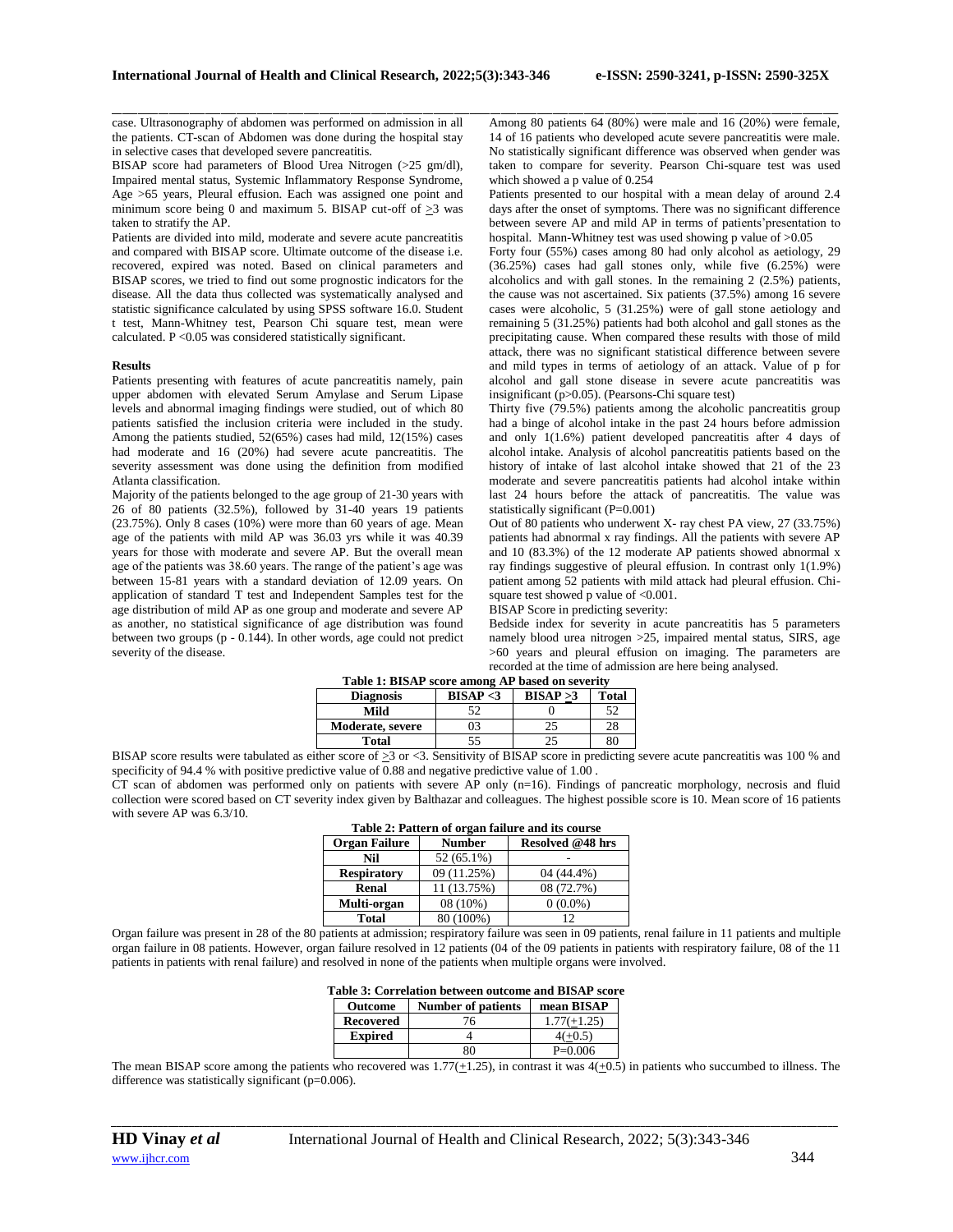| Table 4: Correlation of outcome and organ failure |                  |                |              |  |
|---------------------------------------------------|------------------|----------------|--------------|--|
| Type of organ failure                             | <b>Recovered</b> | <b>Expired</b> | <b>Total</b> |  |
| <b>Respiratory</b>                                | 08               |                | 09           |  |
| Renal                                             |                  |                |              |  |
| <b>Multiple</b>                                   |                  |                |              |  |
| Total                                             |                  |                | 28           |  |

Thirty patients in the study group had organ failure. One patient among the 8 patients with respiratory failure  $(n=8)$  expired, none in the renal failure (n=11) expired but 37.5% with multi-organ failure (n=8) expired. Presence of organ failure had an impact on the Outcome of the patients and was statistically significant  $(P= 0.01)$ .

| Table 5: Correlation of BISAP components and complication/outcome of AP |  |
|-------------------------------------------------------------------------|--|
|-------------------------------------------------------------------------|--|

| <b>BISAP Components</b>      | Presence of pseudocyst[10] | <b>Presence of Complications [30]</b> | Death <sup>[4]</sup> |
|------------------------------|----------------------------|---------------------------------------|----------------------|
| $BUN > 25 (n=27)$            | $6(p=0.025)$               | $16(p=0.002)$                         | $4(p=0.001)$         |
| <b>IMS</b> [31]              | $5(p=0.235)$               | $17(p=0.009)$                         | $3(p=0.053)$         |
| <b>SIRS</b> [54]             | $9$ (p=0.038)              | $27(p=0.000)$                         | $4(p=0.108)$         |
| Age $>60$ [8]                | $(p=0.793)$                | $5(p=0.111)$                          | $2(p=0.019)$         |
| <b>Pleural effusion [29]</b> | $6(p=0.039)$               | 19 ( $p=0.000$ )                      | $3(p=0.035)$         |

The components of BISAP were analysed individually to assess predictability of occurrence of pseudocyst, complication and death. Presence of BUN >25 and pleural effusion had a significant impact  $(p<0.05)$  on the occurrence of pseudocyst, complications and death. Presence of IMS had a significant impact  $(p<0.05)$  only on the occurrence of complications and not on pseudocyst and death. SIRS had a significant impact  $(p<0.05)$  only on the occurrence of pseudocyst and complications; not on death. However, age was a significant factor only with respect to mortality.

#### **Discussion**

Our study showed that the characteristics of the population with acute pancreatitis was hospitalized during the time period, is similar in demographic but varied BISAP compared to that reported by other authors. An attempt was made to evaluate these patients in relation to their age, sex, aetiology, and clinical prognostic indicators have been used to assess severity of the disease.

| Table 6: Age distribution in comparison with other studies |                 |       |              |
|------------------------------------------------------------|-----------------|-------|--------------|
| Literature                                                 | No. Of patients | Range | Mean (vears) |
| Ozkan et al[7].                                            | 43              | 24-86 | 57.03        |
| Uhl et al[8].                                              | 302             | 18-93 | 50           |
| Garg et al[9].                                             | 169             | 15-80 | 41.3         |
| Nippon $R$ et al[10].                                      | 1688            | 13-79 | 62           |
| Papachirstou et al[11].                                    | 185             | 15-90 | 52           |
| Peter J et al[12].                                         | 242             | 20-83 | 47           |
| <b>Present Study</b>                                       | 80              | 15-81 | 38.60        |

The age of the patients in the present study ranged from 15-81 years with a mean age of 38.6 years. Garg et al[3], has documented a mean 41.3 years as against other studies from abroad having a range between 47 to 64 years. We may attribute it to rising gall stones with increasing age and also increased life expectancy among the western population.

SEX: In the present study male preponderance was seen with M: F ratio 4:1. Male patients constituted 80% of the study population. In contrast, as mentioned below, other studies have only slight male predominance may be as alcohol is factor causing pancreatitis even in female gender which is not so in our study.

| Table 7: Age distribution in comparison with other |                    |              | pupnoneu stuuro |       |
|----------------------------------------------------|--------------------|--------------|-----------------|-------|
| <b>Studies</b>                                     | <b>Total cases</b> | <b>Males</b> | <b>Females</b>  | M: F  |
| Ozkan et al[7].                                    | 43                 | 14(32%)      | 29(68%)         | 0.5:1 |
| Uhl et al[8].                                      | 302                | 198(65.6%)   | $104(34.4\%)$   | 1.9:1 |
| Garg et all <sup>9</sup> ].                        | 169                | 116(68.6%)   | 53(31.4%)       | 2.1:1 |
| Nippon $R$ et al[10].                              | 1688               | 1047(62%)    | 641 (48%)       | 1.6:1 |
| Papachirstou et al[11].                            | 185                | 94(51%)      | 91(49%)         | 1.1:1 |
| Peter J et al[12].                                 | 242                | 159(65%)     | 83(35%)         | 1.8:1 |
| <b>Present Study</b>                               | 80                 | 64 (80%)     | 16 (20%)        | 4:1   |

**Table 7: Age distribution in comparison with other published studies**

AETIOLOGY**:** In the present study, the most common aetiology of acute pancreatitis was alcohol abuse (55%) followed by gall stones (36.25%). 6.25% of patients had both history of alcohol abuse and gall stones. In 2.5% of the cases no cause could be determined. The study from the West has gall stone as commonest aetiology and the idiopathic cause is also significant to wide range of investigations. Also though alcohol is consumed everywhere, abuse is mostly in India.

| Table 8: Actiology distribution in comparison with other studies |  |                                             |  |
|------------------------------------------------------------------|--|---------------------------------------------|--|
| <b>Ctudios</b>                                                   |  | Total cases   Alcohol   Call stones   Idion |  |

| <b>Studies</b>             | <b>Total cases</b> | Alcohol | <b>Gall stones</b> | <b>Idiopathic</b> |
|----------------------------|--------------------|---------|--------------------|-------------------|
| Uhl et al <sup>[8]</sup> . | 302                | 42%     | 37%                | --                |
| Papachirstou et al[11].    | 185                | 14%     | 36%                | 27%               |
| Peter J et al[12].         | 242                | 22%     | 38%                | 38.3%             |
| <b>Present Study</b>       | 80                 | 55%     | 36.25%             | 2.5%              |

A total of 27 patients had pleural effusion on Chest X ray at the time of presentation. All the patients in severe AP had presence of pleural effusion. Heller et al[13], have noted pleural effusion in 84.2% as the study population was mostly moderate to severe AP. From above findings, usefulness of the simple test like X-ray can be highlighted.